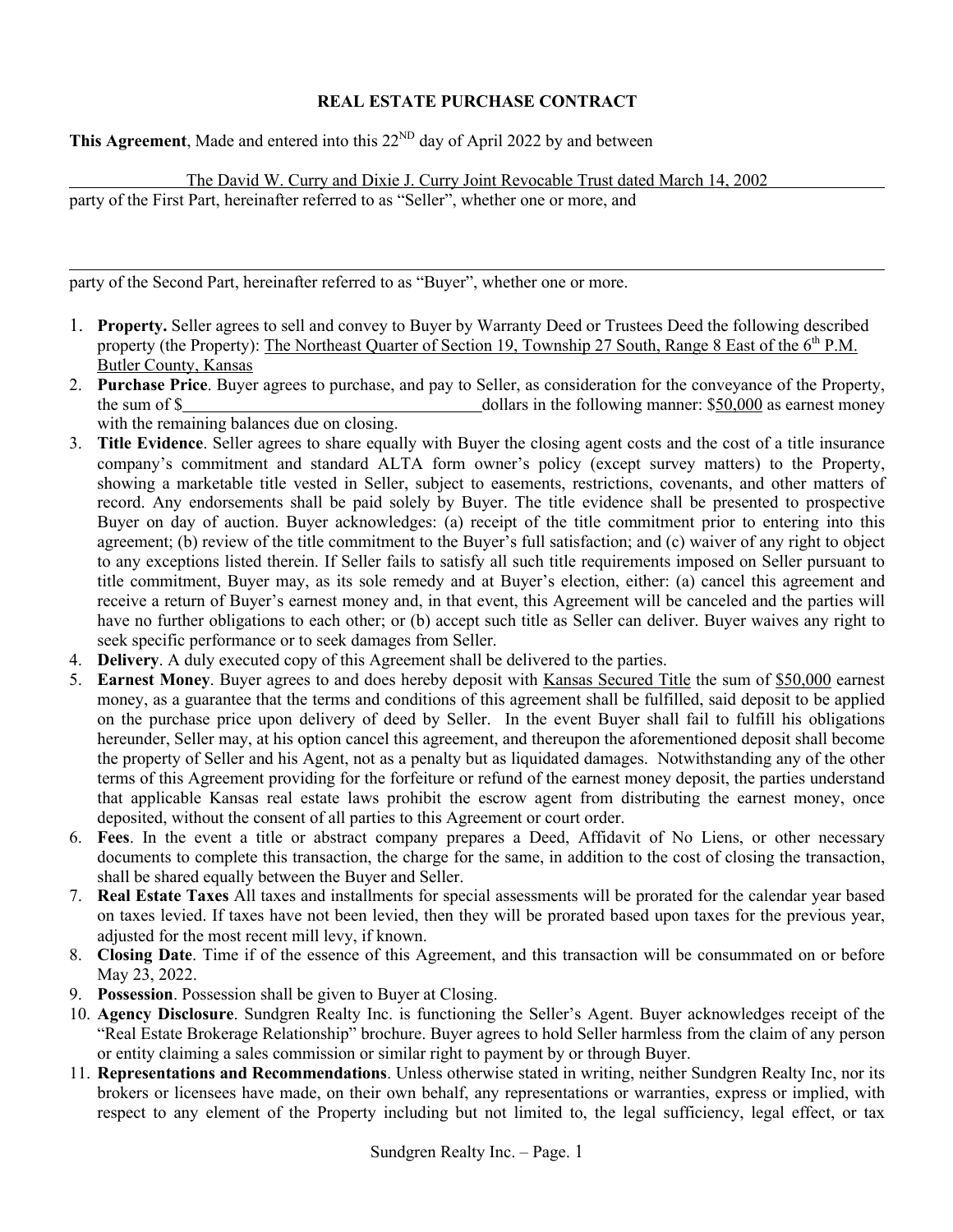consequences of this transaction. Any information furnished by either party should be independently verified before that party relies on such information. Sundgren Realty Inc. recommends that Buyer consult its attorneys and accountants before signing this Agreement regarding the terms and conditions herein and that Seller satisfy itself as to the financial ability of Buyer to perform.

- 12. **Inspection**. Buyer has inspected the property to their satisfaction and is purchasing the subject property in its "AS IS, WHERE IS" condition. Seller is making no representations or warranties, express or implied, regarding the value, profitability, merchantability, fitness, environmental or physical condition, or usefulness of the property. Buyer acknowledges receipt of a title insurance commitment and all other pertinent documents. In making the decision to buy the Property, Buyer is relying wholly and completely on Buyer's own judgement and the judgement of any agents Buyer may have selected.
- 13. **Environmental Conditions**. Seller states that to the best of Seller's knowledge, there is no hazardous waste or biological hazards disposed of or contained on the Property. Buyer is purchasing property in its "where is, as is" condition. Neither Seller nor Sundgren Realty Inc. has made any representations concerning the environmental conditions of the property including the presence of noxious weeds as defined in K.S.A. 2-1314.
- 14. **Waiver**. Buyer freely makes the following waiver: BUYER ACKNOWLEDGES THAT BUYER HAS CAREFULLY INSPECTED THE PROPERTY AND SUBJECT TO ANY INSPECTIONS ALLOWED IN THIS AGREEMENT, BUYER AGREES TO PURCHASE THE PROPERTY IN ITS PRESENT CONDITION ONLY, WITHOUT WARRANTIES OR GUARANTEES BY SELLER CONCERNING THE CONDITION OR VALUE OF THE PROPERTY, OTHER THAN AS EXPRESSLY MADE IN THIS AGREEMENT. BUYER HAS BEEN ADVISED TO HAVE THE PROPERTY EXAMINED BY PROFESSIONAL INSPECTORS. BUYER ACKNOWLEDGES THAT NEITHER SELLER NOR SUNDGREN REALTY INC. IS AN EXPERT AT DETECTING OR REPAIRING PHYSICAL DEFECTS IN THE PROPERTY. EXCEPT AS EXPRESSLY DISCLOSED IN THIS AGREEMENT, SELLER HAS MADE NO REPRESENTATIONS REGARDING THE PROPERTY OR ITS CONDITION, INCLUDING BUT NOT LIMITED TO, ANY ENVIRONMENTAL CONDITION THEREON AND BUYER DECLARES THAT NO REPRESENTATIONS CONCERNING THE CONDITION OF THE PROPERTY ARE BEING RELIED UPON BY BUYER
- 15. **Additional Property Rights**. If Seller possesses any water rights, wind rights, and or mineral rights in or to the Property, all such rights will transfer to Buyer at closing without warranty of any kind.
- 16. **1031 Tax Exchange**. A material part of the consideration to Buyer for purchasing the Property from Seller and Seller selling the Property to Buyer is that both Buyer and Seller have the option to qualify this transaction as part of a tax-deferred exchange under Section 1031 of the Internal Revenue Code.
- 17. **Authority to Bind**. Each individual who executes this Agreement on behalf of a party represents that he/she is duly authorized to execute this Agreement on behalf of that party and is operating within the scope of his/her authority.
- 18. **Integration**. This Agreement may be executed in counterparts, each of which will be an original, but all of which together will constitute one and the same agreement. Facsimile signatures, digital signatures, or scanned image such as a PDF via e-mail of the parties will be binding upon all of the parties.
- 19. **Agreement to Terms**. Buyer and Seller acknowledge that they have read the entire Agreement and that by signing below agree to all terms contained herein.
- 20. **Binding Effect**. This Agreement shall be binding upon Buyer, Seller, and their respective heirs, successors, and assigns.
- 21. **Assignment**. This agreement shall not be assigned by Buyer without the prior written consent of Seller.
- 22. **Choice of Law**. This Agreement will be governed by the laws of the State of Kansas.
- 23. **Severability**. In the event any provision or part of this Agreement is found to be invalid or unenforceable, only that particular provision or part so found, and not the entire Agreement, will be inoperative.

**\_\_\_\_\_\_\_\_\_\_\_\_\_\_\_\_\_\_\_\_\_\_\_\_\_\_\_\_\_\_\_\_\_\_\_\_\_\_\_\_\_\_\_\_\_\_\_\_\_\_\_\_\_\_\_\_\_\_\_\_\_\_\_\_\_\_\_\_\_\_\_\_\_\_\_\_\_\_\_\_\_\_\_\_\_\_\_\_\_\_\_**

**\_\_\_\_\_\_\_\_\_\_\_\_\_\_\_\_\_\_\_\_\_\_\_\_\_\_\_\_\_\_\_\_\_\_\_\_\_\_\_\_\_\_\_\_\_\_\_\_\_\_\_\_\_\_\_\_\_\_\_\_\_\_\_\_\_\_\_\_\_\_\_\_\_\_\_\_\_\_\_\_\_\_\_\_\_\_\_\_\_\_\_**

 $24.$